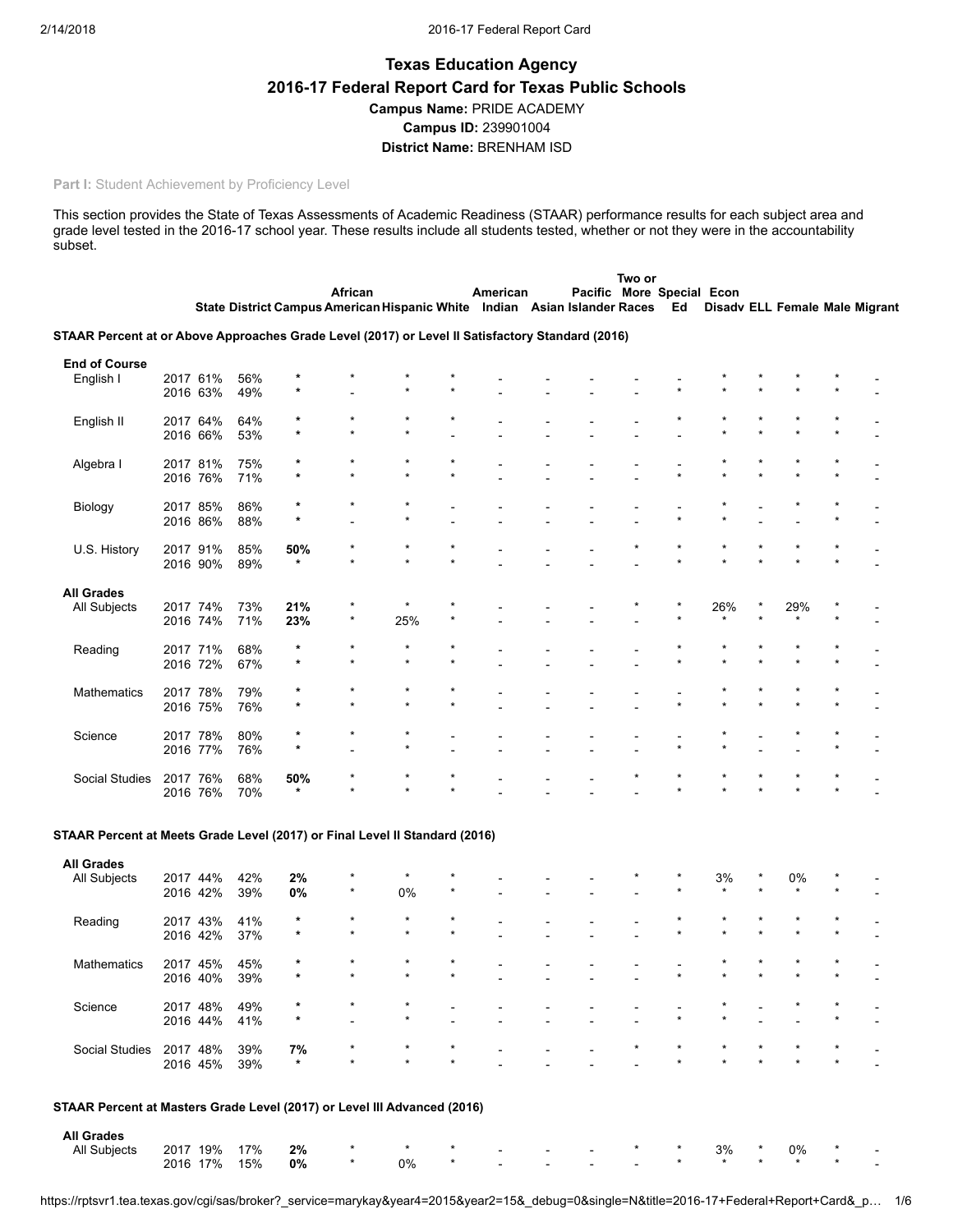|                       |      |          |     |         |                                                      |         |                          |                          |                          |                             | Two or                   |                           |         |         |         |         |                                |
|-----------------------|------|----------|-----|---------|------------------------------------------------------|---------|--------------------------|--------------------------|--------------------------|-----------------------------|--------------------------|---------------------------|---------|---------|---------|---------|--------------------------------|
|                       |      |          |     |         | African                                              |         |                          | American                 |                          |                             |                          | Pacific More Special Econ |         |         |         |         |                                |
|                       |      |          |     |         | <b>State District Campus American Hispanic White</b> |         |                          | Indian                   |                          | <b>Asian Islander Races</b> |                          | Ed                        |         |         |         |         | Disady ELL Female Male Migrant |
| Reading               | 2017 | 18%      | 16% | $\star$ | $\star$                                              |         | ÷                        | $\overline{\phantom{0}}$ |                          |                             | $\overline{\phantom{0}}$ |                           | *       | $\star$ | $\star$ | ÷       |                                |
|                       | 2016 | 16%      | 14% | $\star$ | $\star$                                              | $\star$ | $\star$                  | $\overline{\phantom{0}}$ |                          |                             |                          | $\star$                   | $\star$ | $\star$ |         |         |                                |
| <b>Mathematics</b>    | 2017 | 21%      | 20% | $\star$ | $^\star$                                             | $\star$ |                          | $\overline{\phantom{0}}$ |                          |                             |                          |                           |         |         |         |         |                                |
|                       |      | 2016 17% | 16% | $\star$ | $\star$                                              | $\star$ | $\star$                  | $\overline{\phantom{0}}$ |                          | $\overline{\phantom{0}}$    |                          | $\star$                   | $\star$ | $\star$ | $\star$ | $\star$ |                                |
| Science               | 2017 | 19%      | 20% | $\star$ | $\star$                                              | $\star$ |                          | $\blacksquare$           |                          |                             |                          |                           |         |         |         |         |                                |
|                       |      | 2016 15% | 13% | $\star$ |                                                      | $\star$ | $\overline{\phantom{0}}$ | $\blacksquare$           |                          | $\overline{\phantom{0}}$    |                          | $\star$                   | $\star$ |         |         |         |                                |
| <b>Social Studies</b> | 2017 | 26%      | 17% | 7%      | $\star$                                              | $\star$ | $\star$                  | $\overline{\phantom{0}}$ | $\overline{\phantom{0}}$ | $\overline{\phantom{0}}$    | $\star$                  | $\star$                   |         | $\star$ |         |         |                                |
|                       |      | 2016 21% | 15% | $\star$ | $\star$                                              | $\star$ | $\star$                  | $\overline{\phantom{0}}$ |                          |                             |                          | $\star$                   |         | $\star$ | $\star$ | $\star$ |                                |

### STAAR Participation (All Grades)

| All Tests             | 2017<br>2016 | 99%<br>99%   | 99%<br>100%  | 98%<br>88%         | 100%<br>$\star$    | 97%<br>95%         | 100%<br>100%        | $\overline{\phantom{0}}$<br>$\overline{\phantom{0}}$ | $\overline{\phantom{0}}$ | $\star$<br>$\overline{\phantom{0}}$ | 100%<br>100%              | 97%<br>94%         | 100%<br>89%        | 97%<br>75%      | 100%<br>100%       | $\overline{a}$<br>$\overline{\phantom{0}}$           |
|-----------------------|--------------|--------------|--------------|--------------------|--------------------|--------------------|---------------------|------------------------------------------------------|--------------------------|-------------------------------------|---------------------------|--------------------|--------------------|-----------------|--------------------|------------------------------------------------------|
| Reading               | 2017<br>2016 | 99%<br>99%   | 100%<br>99%  | 97%<br>82%         | 100%<br>$\star$    | 94%<br>100%        | 100%<br>$\star$     | $\overline{\phantom{a}}$                             |                          |                                     | $\star$                   | 95%<br>100%        | 100%<br>$\star$    | 94%<br>$\star$  | 100%<br>100%       | $\blacksquare$<br>$\overline{a}$                     |
| Mathematics           | 2017<br>2016 | 100%<br>100% | 100%<br>100% | 100%<br>100%       | $\star$<br>$\star$ | 100%<br>$\star$    | $^\star$<br>$\star$ | $\overline{\phantom{0}}$                             |                          | $\overline{\phantom{0}}$            | $\blacksquare$<br>$\star$ | 100%<br>$\star$    | $\star$<br>$\star$ | 100%<br>$\star$ | $\star$<br>$\star$ | $\overline{\phantom{0}}$                             |
| Science               | 2017<br>2016 | 99%<br>99%   | 99%<br>100%  | $\star$<br>$\star$ | $\star$            | $\star$<br>$\star$ |                     |                                                      |                          | $\overline{\phantom{0}}$            | $\star$                   | $\star$<br>$\star$ |                    | $\star$         | $\star$<br>$\star$ |                                                      |
| <b>Social Studies</b> | 2017<br>2016 | 98%<br>98%   | 98%<br>100%  | 100%<br>86%        | 100%<br>$\star$    | $\star$<br>86%     | $\star$<br>$\star$  | $\overline{\phantom{0}}$                             |                          | $\star$                             | $\star$<br>$\star$        | 100%<br>86%        | $\star$<br>$\star$ | 100%<br>71%     | 100%<br>100%       | $\overline{\phantom{0}}$<br>$\overline{\phantom{0}}$ |

STAAR Participation Results by Assessment Type for Students Served in Special Education Settings (All Grades)

| <b>Reading Tests</b>  |      |     |     |         |         |  |  |                          |  |                          |  |  |
|-----------------------|------|-----|-----|---------|---------|--|--|--------------------------|--|--------------------------|--|--|
| % of Participants     | 2017 | 98% | 96% | $\star$ |         |  |  |                          |  | $\overline{\phantom{0}}$ |  |  |
| % STAAR/EOC With No   |      |     |     |         |         |  |  |                          |  |                          |  |  |
| Accommodations        | 2017 | 13% | 7%  |         | $\star$ |  |  |                          |  |                          |  |  |
| % STAAR/EOC With      |      |     |     |         |         |  |  |                          |  |                          |  |  |
| Accommodations        | 2017 | 73% | 56% | $\star$ | *       |  |  | $\overline{\phantom{0}}$ |  | $\sim$                   |  |  |
| % STAAR Alternate 2   | 2017 | 12% | 33% | $\star$ | $\star$ |  |  | $\overline{\phantom{0}}$ |  |                          |  |  |
| % of Non-Participants | 2017 | 2%  | 4%  | $\star$ |         |  |  | $\overline{\phantom{0}}$ |  | $\sim$                   |  |  |
|                       |      |     |     |         |         |  |  |                          |  |                          |  |  |

'\*' Indicates results are masked due to small numbers to protect student confidentiality.

'-' Indicates zero observations reported for this group.

'n/a' Indicates data reporting is not applicable for this group.

'?' Indicates that the data for this item were statistically improbable or were reported outside a reasonable range.

Part II: Student Achievement and State Academic Annual Measurable Objectives (AMOs)

This section provides the STAAR performance results for each subject area tested in the 2016-17 school year. These results only include tested students who were in the accountability subset. This section also includes four-year and five-year graduation rates and participation rates on STAAR for reading and mathematics.

Percent

|                              | All | African<br><b>Students American Hispanic White</b> |     |     | American<br>Indian |     | Asian Islander Races Disadv Ed | Two or |     |     | <b>ELL</b><br>Pacific More Econ Special (Current & ELL Total Total<br>Monitored) + |     |          | Met Eligible | <b>Fercent</b><br>of<br>Eligible<br><b>Measures</b><br>Met |
|------------------------------|-----|----------------------------------------------------|-----|-----|--------------------|-----|--------------------------------|--------|-----|-----|------------------------------------------------------------------------------------|-----|----------|--------------|------------------------------------------------------------|
| Performance Status - State   |     |                                                    |     |     |                    |     |                                |        |     |     |                                                                                    |     |          |              |                                                            |
| <b>State Target</b>          | 60% | 60%                                                | 60% | 60% | 60%                | 60% | 60%                            | 60%    | 60% | 60% | 60%                                                                                |     |          |              |                                                            |
| Reading                      | N   |                                                    |     |     |                    |     |                                |        |     |     |                                                                                    | n/a | $\Omega$ |              | 0                                                          |
| Mathematics $\sim$           | N   |                                                    |     |     |                    |     |                                |        |     |     |                                                                                    | n/a | $\Omega$ |              | 0                                                          |
| Writing                      |     |                                                    |     |     |                    |     |                                |        |     |     |                                                                                    | n/a | $\Omega$ | 0            |                                                            |
| Science $\sim$               |     |                                                    |     |     |                    |     |                                |        |     |     |                                                                                    | n/a | $\Omega$ | $\mathbf 0$  |                                                            |
| Social Studies ~             | N   |                                                    |     |     |                    |     |                                |        |     |     |                                                                                    | n/a | $\Omega$ |              | 0                                                          |
| Total                        |     |                                                    |     |     |                    |     |                                |        |     |     |                                                                                    |     | 0        | 3            | 0                                                          |
| Performance Status - Federal |     |                                                    |     |     |                    |     |                                |        |     |     |                                                                                    |     |          |              |                                                            |
| <b>Federal Target</b>        | 91% | 91%                                                | 91% | 91% |                    |     |                                |        | 91% | 91% | 91%                                                                                |     |          |              |                                                            |
| Reading                      |     |                                                    |     |     | n/a                | n/a | n/a                            | n/a    |     |     |                                                                                    | n/a |          |              |                                                            |
| Mathematics $\sim$           |     |                                                    |     |     | n/a                | n/a | n/a                            | n/a    |     |     |                                                                                    | n/a |          |              |                                                            |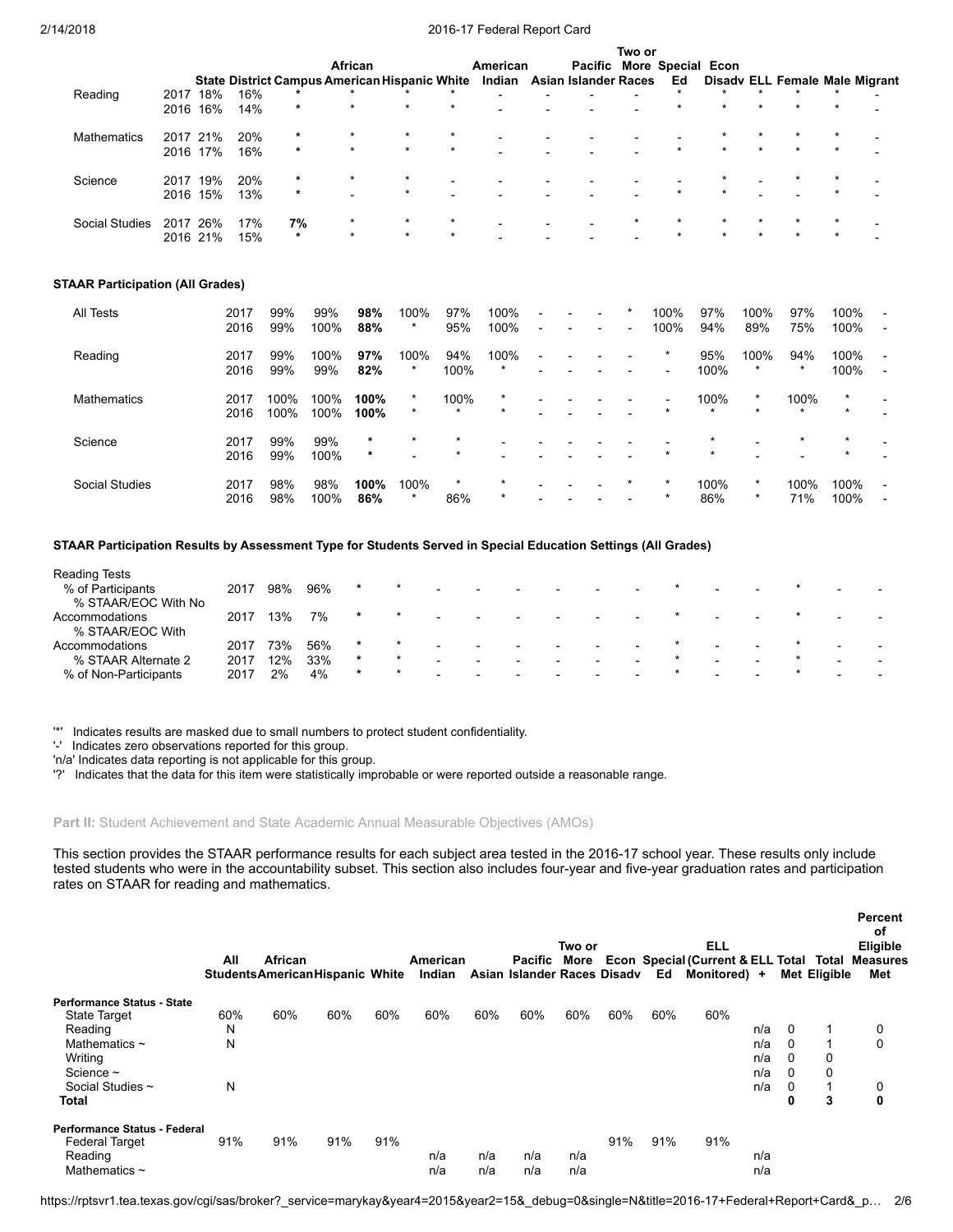|                                                                                                         |     |                                       |     |     |          |     |     | Two or |     |     | <b>ELL</b>                                           |     |                |              | Percent<br>of<br>Eligible |
|---------------------------------------------------------------------------------------------------------|-----|---------------------------------------|-----|-----|----------|-----|-----|--------|-----|-----|------------------------------------------------------|-----|----------------|--------------|---------------------------|
|                                                                                                         | All | African                               |     |     | American |     |     |        |     |     | Pacific More Econ Special (Current & ELL Total Total |     |                |              | <b>Measures</b>           |
|                                                                                                         |     | <b>StudentsAmericanHispanic White</b> |     |     | Indian   |     |     |        |     |     | Asian Islander Races Disadv Ed Monitored) +          |     |                | Met Eligible | Met                       |
| <b>Participation Status</b>                                                                             |     |                                       |     |     |          |     |     |        |     |     |                                                      |     |                |              |                           |
| Target                                                                                                  | 95% | 95%                                   | 95% | 95% | 95%      | 95% | 95% | 95%    | 95% | 95% |                                                      | 95% |                |              |                           |
| Reading                                                                                                 | Y   |                                       |     |     |          |     |     |        |     |     | n/a                                                  |     |                | 1            | 100                       |
| <b>Mathematics</b>                                                                                      | Y   |                                       |     |     |          |     |     |        |     |     | n/a                                                  |     |                |              | 100                       |
| <b>Total</b>                                                                                            |     |                                       |     |     |          |     |     |        |     |     |                                                      |     | $\overline{2}$ | $\mathbf{2}$ | 100                       |
| Federal Graduation Status (Target: See Reason Codes)<br><b>Graduation Target Met</b><br>Reason Code *** | N   |                                       |     |     |          |     |     |        |     |     | n/a                                                  |     | 0              | 1            | 0                         |
| <b>Total</b>                                                                                            |     |                                       |     |     |          |     |     |        |     |     |                                                      |     | 0              | 1            | 0                         |
| District: Met Federal Limits on Alternative Assessments<br>Reading                                      |     |                                       |     |     |          |     |     |        |     |     |                                                      |     |                |              |                           |
| Alternate 1%                                                                                            | n/a |                                       |     |     |          |     |     |        |     |     |                                                      |     |                |              |                           |
| <b>Number Proficient</b>                                                                                | n/a |                                       |     |     |          |     |     |        |     |     |                                                      |     |                |              |                           |
| <b>Total Federal Cap Limit</b>                                                                          | n/a |                                       |     |     |          |     |     |        |     |     |                                                      |     |                |              |                           |
| <b>Mathematics</b>                                                                                      |     |                                       |     |     |          |     |     |        |     |     |                                                      |     |                |              |                           |
| Alternate 1%                                                                                            | n/a |                                       |     |     |          |     |     |        |     |     |                                                      |     |                |              |                           |
| <b>Number Proficient</b>                                                                                | n/a |                                       |     |     |          |     |     |        |     |     |                                                      |     |                |              |                           |
| <b>Total Federal Cap Limit</b>                                                                          | n/a |                                       |     |     |          |     |     |        |     |     |                                                      |     |                |              |                           |
| Total                                                                                                   |     |                                       |     |     |          |     |     |        |     |     |                                                      |     |                |              |                           |
| <b>Overall Total</b>                                                                                    |     |                                       |     |     |          |     |     |        |     |     |                                                      |     | $\mathbf{2}$   | 6            | 33                        |

~ Indicates Small Numbers Analysis (SNA) has been applied to tha All Students group for the noted indicator. When SNA is applied, a threeyear average is shown for the All Students group.

+ Participation uses ELL (Current), Graduation uses ELL (Ever HS)

\*\*\* Federal Graduation Rate Reason Codes:

a = Graduation Rate Goal of 90% c = Safe Harbor Target of a 10% decrease in difference from the prior year rate and the Goal<br>b = Four-year Graduation Rate Target of 88.5% d = Five-year Graduation Rate Target of 91% b = Four-year Graduation Rate Target of 88.5%

Blank cells above represent student group indicators that do not meet the minimum size criteria.

n/a Indicates the student group is not applicable to System Safeguards.

|                                     |         |                                             |         |         |                    |       |                                   | Two or               |                       |                      | <b>ELL</b>                         |                |
|-------------------------------------|---------|---------------------------------------------|---------|---------|--------------------|-------|-----------------------------------|----------------------|-----------------------|----------------------|------------------------------------|----------------|
|                                     | All     | African<br>Students American Hispanic White |         |         | American<br>Indian | Asian | <b>Pacific</b><br><b>Islander</b> | <b>More</b><br>Races | Econ<br><b>Disadv</b> | <b>Special</b><br>Ed | (Current &<br>Monitored) (Current) | <b>ELL</b>     |
|                                     |         |                                             |         |         |                    |       |                                   |                      |                       |                      |                                    |                |
| <b>Performance Rates</b><br>Reading |         |                                             |         |         |                    |       |                                   |                      |                       |                      |                                    |                |
| # at Approaches Grade Level         | $\star$ |                                             | $\star$ | $\star$ |                    |       |                                   |                      |                       | $\star$              | $\star$                            | n/a            |
| Standard                            |         |                                             |         |         |                    |       |                                   |                      |                       |                      |                                    |                |
| <b>Total Tests</b>                  |         |                                             |         | $\star$ |                    |       |                                   |                      |                       |                      |                                    | $\star$        |
| % at Approaches Grade               |         |                                             |         |         |                    |       |                                   |                      |                       |                      | $\star$                            | n/a            |
| <b>Level Standard</b>               |         |                                             |         |         |                    |       |                                   |                      |                       |                      |                                    |                |
| <b>Mathematics</b>                  |         |                                             |         |         |                    |       |                                   |                      |                       |                      |                                    |                |
| # at Approaches Grade Level         | $\star$ | $\star$                                     | $\star$ |         |                    |       |                                   |                      |                       |                      | $\star$                            | n/a            |
| Standard                            |         |                                             |         |         |                    |       |                                   |                      |                       |                      |                                    |                |
| <b>Total Tests</b>                  | ÷       | $\star$                                     | $\star$ |         |                    |       |                                   |                      |                       |                      | $\star$                            | $\star$        |
| % at Approaches Grade               |         | $\star$                                     | $\star$ |         |                    |       |                                   |                      |                       |                      | $\star$                            | n/a            |
| Level Standard                      |         |                                             |         |         |                    |       |                                   |                      |                       |                      |                                    |                |
| Writing                             |         |                                             |         |         |                    |       |                                   |                      |                       |                      |                                    |                |
| # at Approaches Grade Level         |         |                                             |         |         |                    |       |                                   |                      |                       |                      |                                    | n/a            |
| Standard                            |         |                                             |         |         |                    |       |                                   |                      |                       |                      |                                    |                |
| <b>Total Tests</b>                  |         |                                             |         |         |                    |       |                                   |                      |                       |                      |                                    |                |
| % at Approaches Grade               |         |                                             |         |         |                    |       |                                   |                      |                       |                      |                                    | n/a            |
| <b>Level Standard</b>               |         |                                             |         |         |                    |       |                                   |                      |                       |                      |                                    |                |
| <b>Science</b>                      |         |                                             |         |         |                    |       |                                   |                      |                       |                      |                                    |                |
| # at Approaches Grade Level         |         |                                             | $\star$ |         |                    |       |                                   |                      |                       |                      |                                    | n/a            |
| Standard                            |         |                                             |         |         |                    |       |                                   |                      |                       |                      |                                    |                |
| <b>Total Tests</b>                  |         |                                             |         |         |                    |       |                                   |                      |                       |                      |                                    | $\blacksquare$ |
| % at Approaches Grade               | $\star$ |                                             |         |         |                    |       |                                   |                      |                       |                      |                                    | n/a            |
| Level Standard                      |         |                                             |         |         |                    |       |                                   |                      |                       |                      |                                    |                |
| <b>Social Studies</b>               |         |                                             |         |         |                    |       |                                   |                      |                       |                      |                                    |                |
| # at Approaches Grade Level         | 9       | $\star$                                     | $\star$ | $\star$ |                    |       |                                   |                      | $\star$               | $\star$              | $\star$                            | n/a            |
| Standard                            |         |                                             |         |         |                    |       |                                   |                      |                       |                      |                                    |                |
| <b>Total Tests</b>                  | 19      |                                             | $\star$ | $\star$ |                    |       |                                   | $\star$              |                       | $\star$              | $\star$                            | $\star$        |
| % at Approaches Grade               | 47%     |                                             | ÷       | $\star$ |                    |       |                                   | $\star$              |                       |                      | $\star$                            | n/a            |
| Level Standard                      |         |                                             |         |         |                    |       |                                   |                      |                       |                      |                                    |                |
| <b>Participation Rates</b>          |         |                                             |         |         |                    |       |                                   |                      |                       |                      |                                    |                |
| Reading: 2016-2017 Assessments      |         |                                             |         |         |                    |       |                                   |                      |                       |                      |                                    |                |
| <b>Number Participating</b>         | 32      | 9                                           | 17      | 6       |                    |       |                                   |                      | 18                    | *                    | n/a                                | 8              |
| <b>Total Students</b>               | 33      | 9                                           | 18      | 6       |                    |       |                                   |                      | 19                    | $^\star$             | n/a                                | 8              |
| <b>Participation Rate</b>           | 97%     | 100%                                        | 94%     | 100%    |                    |       |                                   |                      | 95%                   | $\star$              | n/a                                | 100%           |
| Mathematics: 2016-2017 Assessments  |         | $\star$                                     |         | $\star$ |                    |       |                                   |                      |                       |                      |                                    | $\star$        |
| <b>Number Participating</b>         | 10      |                                             | 6       |         |                    |       |                                   |                      | $\overline{7}$        |                      | n/a                                |                |

https://rptsvr1.tea.texas.gov/cgi/sas/broker?\_service=marykay&year4=2015&year2=15&\_debug=0&single=N&title=2016-17+Federal+Report+Card&\_p… 3/6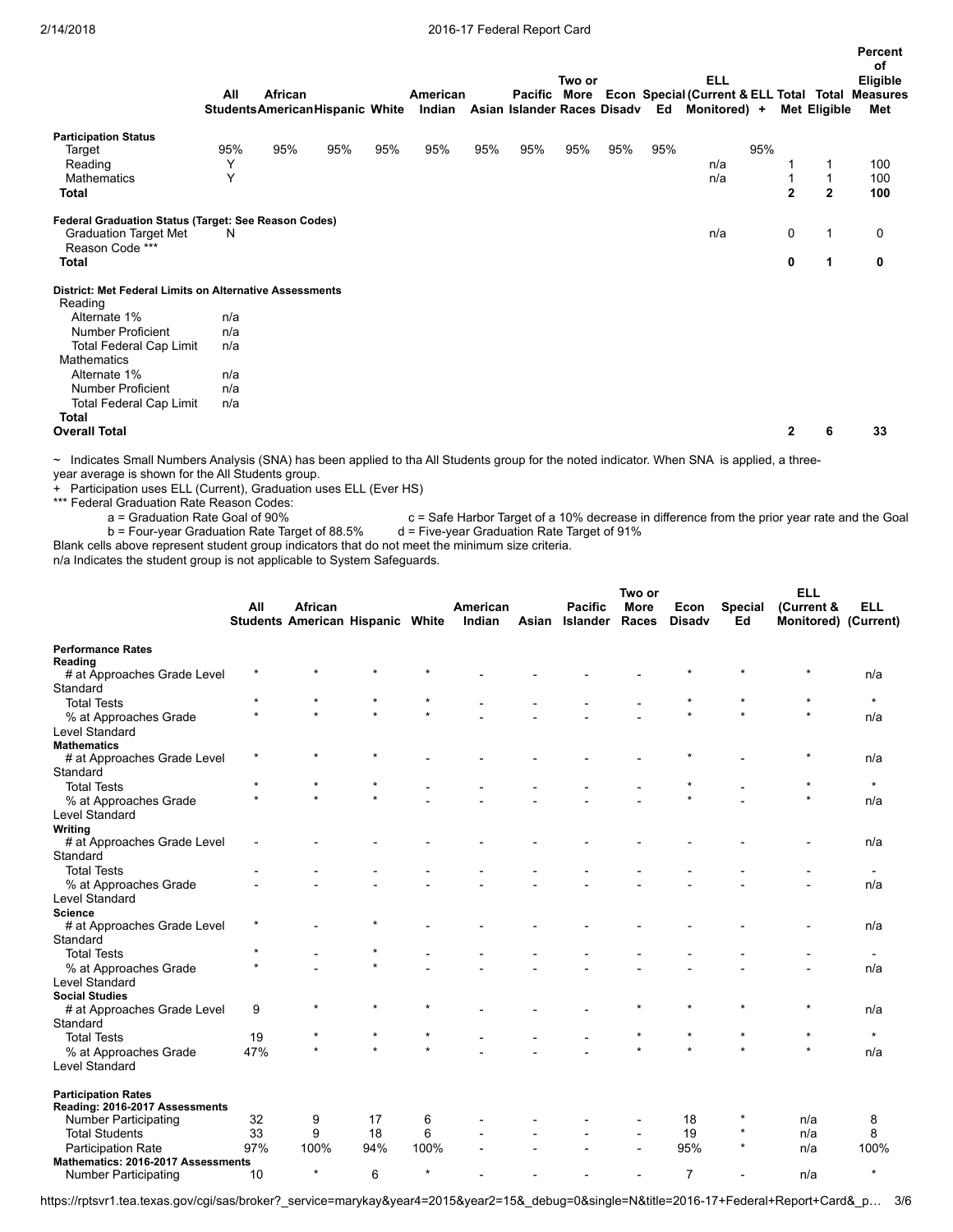|                           |      |                                         |      |          |        |                | Two or |               |                          | ELL                         |     |
|---------------------------|------|-----------------------------------------|------|----------|--------|----------------|--------|---------------|--------------------------|-----------------------------|-----|
|                           | All  | African                                 |      | American |        | <b>Pacific</b> | More   | Econ          | Special                  | Current &                   | ELL |
|                           |      | <b>Students American Hispanic White</b> |      | Indian   | Asian  | Islander       | Races  | <b>Disady</b> | Ed                       | <b>Monitored)</b> (Current) |     |
| <b>Total Students</b>     |      |                                         |      | $\sim$   | $\sim$ | $\sim$         |        |               | $\overline{\phantom{0}}$ | n/a                         |     |
| <b>Participation Rate</b> | 100% |                                         | 100% | $\sim$   | $-$    | $\sim$         |        | 100%          | $\blacksquare$           | n/a                         |     |

~ Indicates Small Numbers Analysis was used for the subject.

\* Indicates results are masked due to small numbers to protect student confidentiality.

When only one racial/ethnic group is masked, then the second smallest racial/ethnic group is masked (regardless of size).

- Indicates there are no students in the group.

n/a Indicates the student group is not applicable to System Safeguards.

|                                                                     |       |                                         |       |                          |                |       |                          | Two or      |               |                |                          |            |
|---------------------------------------------------------------------|-------|-----------------------------------------|-------|--------------------------|----------------|-------|--------------------------|-------------|---------------|----------------|--------------------------|------------|
|                                                                     | All   | African                                 |       |                          | American       |       | Pacific                  | <b>More</b> | Econ          | <b>Special</b> | ELL                      | <b>ELL</b> |
|                                                                     |       | <b>Students American Hispanic White</b> |       |                          | Indian         | Asian | Islander                 | Races       | <b>Disady</b> | Ed             | (Ever HS) (Current)      |            |
| <b>Federal Graduation Rates</b>                                     |       |                                         |       |                          |                |       |                          |             |               |                |                          |            |
| 4-year Longitudinal Cohort Graduation Rate (Gr 9-12): Class of 2016 |       |                                         |       |                          |                |       |                          |             |               |                |                          |            |
| Number Graduated                                                    |       |                                         |       | 3                        |                |       |                          |             | 5             |                |                          | n/a        |
| <b>Total in Class</b>                                               | 26    |                                         | 12    | ⇁                        |                |       |                          | $\star$     | 15            | $\star$        | 5                        | 5          |
| <b>Graduation Rate</b>                                              | 30.8% | $\star$                                 | 33.3% | 42.9%                    |                |       |                          | $\star$     | 33.3%         | $\star$        | 40.0%                    | n/a        |
| 4-year Longitudinal Cohort Graduation Rate (Gr 9-12): Class of 2015 |       |                                         |       |                          |                |       |                          |             |               |                |                          |            |
| Number Graduated                                                    |       |                                         |       |                          |                |       |                          |             |               |                |                          | n/a        |
| <b>Total in Class</b>                                               |       |                                         |       |                          |                |       |                          |             |               |                |                          |            |
| <b>Graduation Rate</b>                                              |       |                                         |       |                          |                |       |                          |             |               |                | $\overline{\phantom{0}}$ | n/a        |
| 5-year Extended Graduation Rate (Gr 9-12): Class of 2015            |       |                                         |       |                          |                |       |                          |             |               |                |                          |            |
| Number Graduated                                                    |       |                                         |       |                          |                |       |                          |             |               |                | $\overline{\phantom{0}}$ | n/a        |
| <b>Total in Class</b>                                               |       |                                         |       | $\overline{\phantom{0}}$ | $\blacksquare$ |       | $\overline{\phantom{0}}$ |             |               |                |                          |            |
| <b>Graduation Rate</b>                                              |       |                                         |       |                          |                |       |                          |             |               |                | $\overline{\phantom{0}}$ | n/a        |

#### District: Met Federal Limits on Alternative Assessments Reading

| n/a |
|-----|
| n/a |
|     |
| n/a |
| n/a |
|     |

Indicates Small Numbers Analysis was used for the subject.

\* Indicates results are masked due to small numbers to protect student confidentiality.<br>\*\* When any one racial/othnic group is masked, then the second smallest, racial/othnic

When only one racial/ethnic group is masked, then the second smallest racial/ethnic group is masked (regardless of size).

Indicates there are no students in the group.

n/a Indicates the student group is not applicable to System Safeguards.

Source: 2017 Accountability System Safeguards Report

#### Part III: Priority and Focus Schools

Priority schools are 5% of Title I served campuses based on performance in reading and mathematics and graduation rates. Priority schools include TTIPS schools, campuses with graduation rates less than 60%, and lowest achieving campuses based on Improvement Required status and reading/mathematics performance in the selected student groups. Focus schools are 10% of Title I served campuses, not already identified as priority schools, that have the next lowest achieving campuses based on Improvement Required status and reading/mathematics performance in the selected student groups.

| <b>Priority School Identification:</b> | <b>Priority School Reason: N/A</b> |
|----------------------------------------|------------------------------------|
| Nο                                     | <b>Focus School Reason: N/A</b>    |
| <b>Focus School Identification: No</b> |                                    |

A high-performance reward school is identified as a Title I school with distinctions based on reading and mathematics performance. In addition, at the high school level, a reward school is a Title I school with the highest graduation rates. A high progress school is identified as a Title I school in the top 25% in annual improvement; and/or a school in the top 25% of those demonstrating ability to close performance gaps based on system safeguards.

High Performing School: No High Progress School: No

Source: TEA Division of School Improvement and Support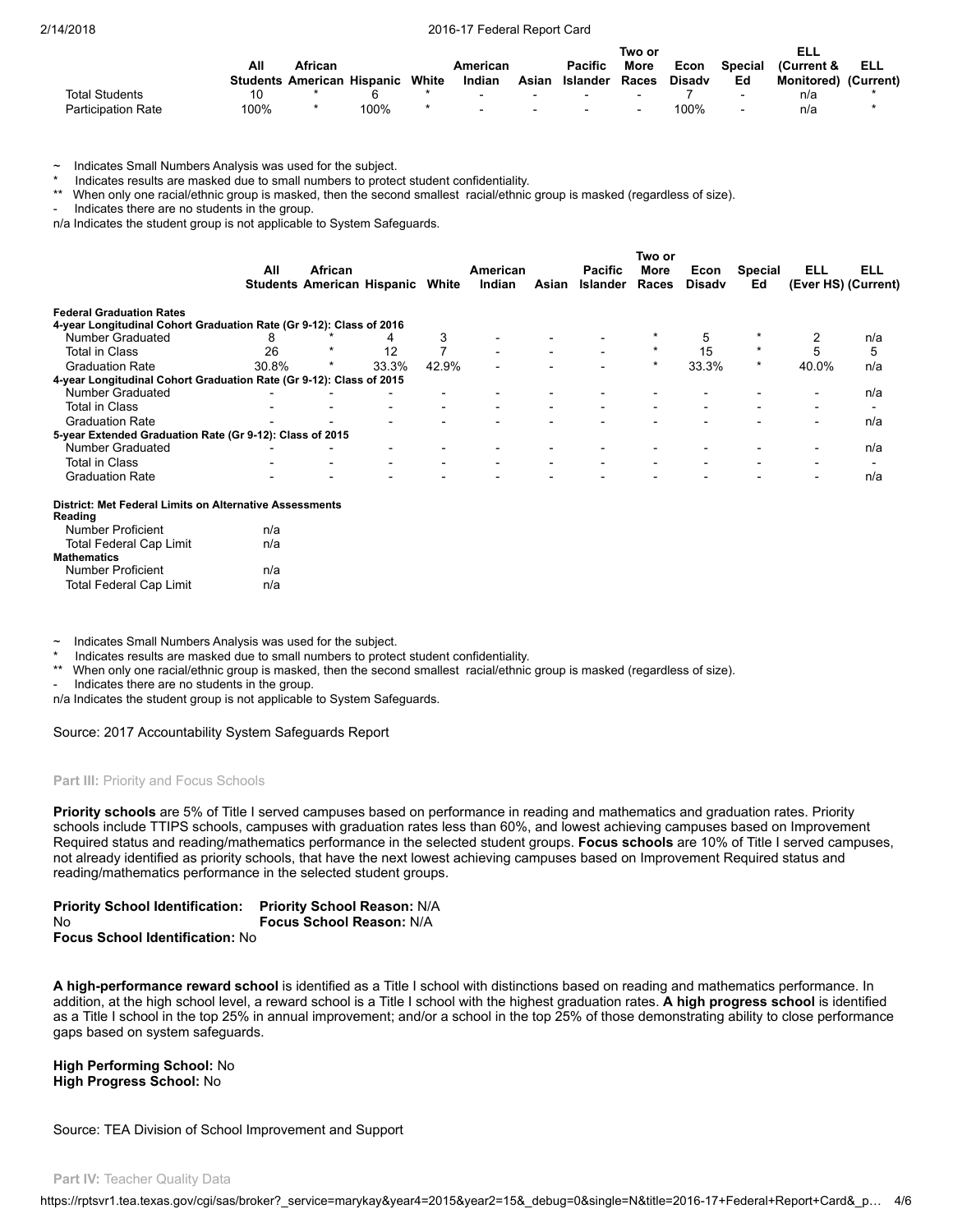### Part IV A: Percentage of Teachers by Highest Degree Held

Professional qualifications of all public elementary and secondary school teachers in the State of Texas. The distribution of degrees attained by teachers are shown as the percentage of total Full-Time Equivalent (FTE) count of teachers with no degree, bachelor's, master's, and doctorate degrees.

|                  |               | Campus ----------------- |                 |              |
|------------------|---------------|--------------------------|-----------------|--------------|
|                  | <b>Number</b> | Percent                  | <b>District</b> | <b>State</b> |
|                  |               |                          | Percent         | Percent      |
| No Degree        | 0.0           | $0.0\%$                  | 2.0%            | 1.2%         |
| <b>Bachelors</b> | 4.0           | 100.0%                   | 82.1%           | 74.5%        |
| <b>Masters</b>   | 0.0           | $0.0\%$                  | 15.7%           | 23.6%        |
| <b>Doctorate</b> | 0.0           | 0.0%                     | 0.3%            | 0.6%         |

### Part IV B and C: Teachers with Emergency/Provisional Credentials, Low Poverty/ High Poverty Summary Reports

The percentage of all public elementary and secondary school teachers teaching with emergency or provisional credentials, disaggregated by high-poverty compared to low-poverty schools. For this purpose, high-poverty means schools in the top quartile of poverty and lowpoverty means the bottom quartile of poverty in the state.

#### Number of Core Academic Teachers Who Are Teaching on the Following Permits

#### Report Not Required

### Source: TEA Division of Educator Preparation and Program Accountability

### Part V: Graduates Enrolled in Texas Institution of Higher Education (TX IHE)

This section provides the percentage of students who enroll and begin instruction at an institution of higher education in the school year (fall or spring semester) following high school graduation. The rate reflects the percentage of total graduates during the 2013-14 school year who attended a public or independent college or university in Texas in the 2014-15 academic year.

| Year Enrolled in Higher Education | Campus | <b>District</b> | <b>State</b> |
|-----------------------------------|--------|-----------------|--------------|
| 2014-15                           |        | 57.1%           | 56.1%        |
| 2013-14                           |        | 62.1%           | 57.5%        |

#### Source: Texas Higher Education Coordinating Board

### Part VI: Statewide National Assessment of Educational Progress (NAEP) Results

The most recent NAEP results for Texas are provided showing statewide reading and mathematics performance results and participation rates, disaggregated by student group.

#### State Level: 2015 Percentages at NAEP Achievement Levels

|         |                    |                                   |                    | %            | %                 | %               |
|---------|--------------------|-----------------------------------|--------------------|--------------|-------------------|-----------------|
|         |                    |                                   | $\%$               | At or Above  | At or Above       | At or Above     |
| Grade   | <b>Subject</b>     | <b>Student Group</b>              | <b>Below Basic</b> | <b>Basic</b> | <b>Proficient</b> | <b>Advanced</b> |
| Grade 4 | Reading            | Overall                           | 36                 | 64           | 31                |                 |
|         |                    | American Indian                   | n/a                | n/a          | n/a               | n/a             |
|         |                    | Asian                             | 13                 | 87           | 66                | 30              |
|         |                    | <b>Black</b>                      | 49                 | 51           | 17                | 2               |
|         |                    | Hispanic                          | 44                 | 56           | 22                | 3               |
|         |                    | White                             | 18                 | 82           | 50                | 13              |
|         |                    | <b>Students with Disabilities</b> | 71                 | 29           | 11                |                 |
|         |                    | English Language Learners         | 59                 | 41           | 12                | 2               |
|         |                    | National School Lunch Program     | 46                 | 54           | 20                | 3               |
|         | <b>Mathematics</b> | Overall                           | 14                 | 86           | 44                | 8               |
|         |                    | American Indian                   | n/a                | n/a          | n/a               | n/a             |
|         |                    | Asian                             | 3                  | 97           | 82                | 36              |
|         |                    | <b>Black</b>                      | 24                 | 76           | 29                | 2               |
|         |                    | Hispanic                          | 16                 | 84           | 37                |                 |
|         |                    | White                             |                    | 93           | 60                | 15              |
|         |                    | <b>Students with Disabilities</b> | 41                 | 59           | 18                | 2               |